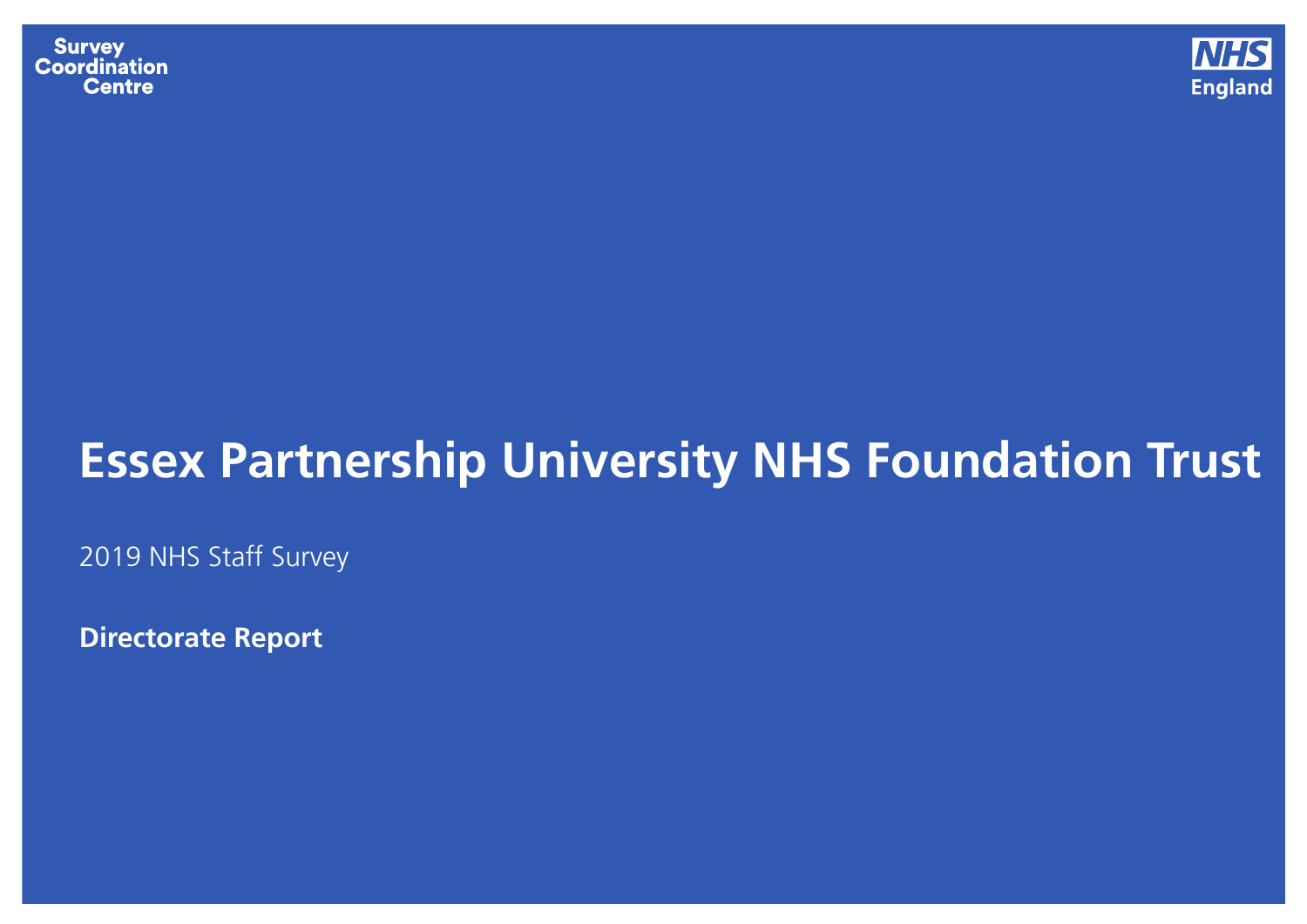



#### **Contents**

<span id="page-1-0"></span>

|                           | 3              |
|---------------------------|----------------|
| Themes – Directorates 1   | $\overline{4}$ |
|                           | 5              |
|                           | 6              |
|                           | $\overline{7}$ |
|                           | 8              |
|                           | 9              |
|                           | 10             |
| Themes – Directorates $2$ | 11             |
|                           | 12             |
|                           | 13             |
|                           | 14             |
|                           | 15             |
|                           | 16             |
|                           | 17             |
|                           | 18             |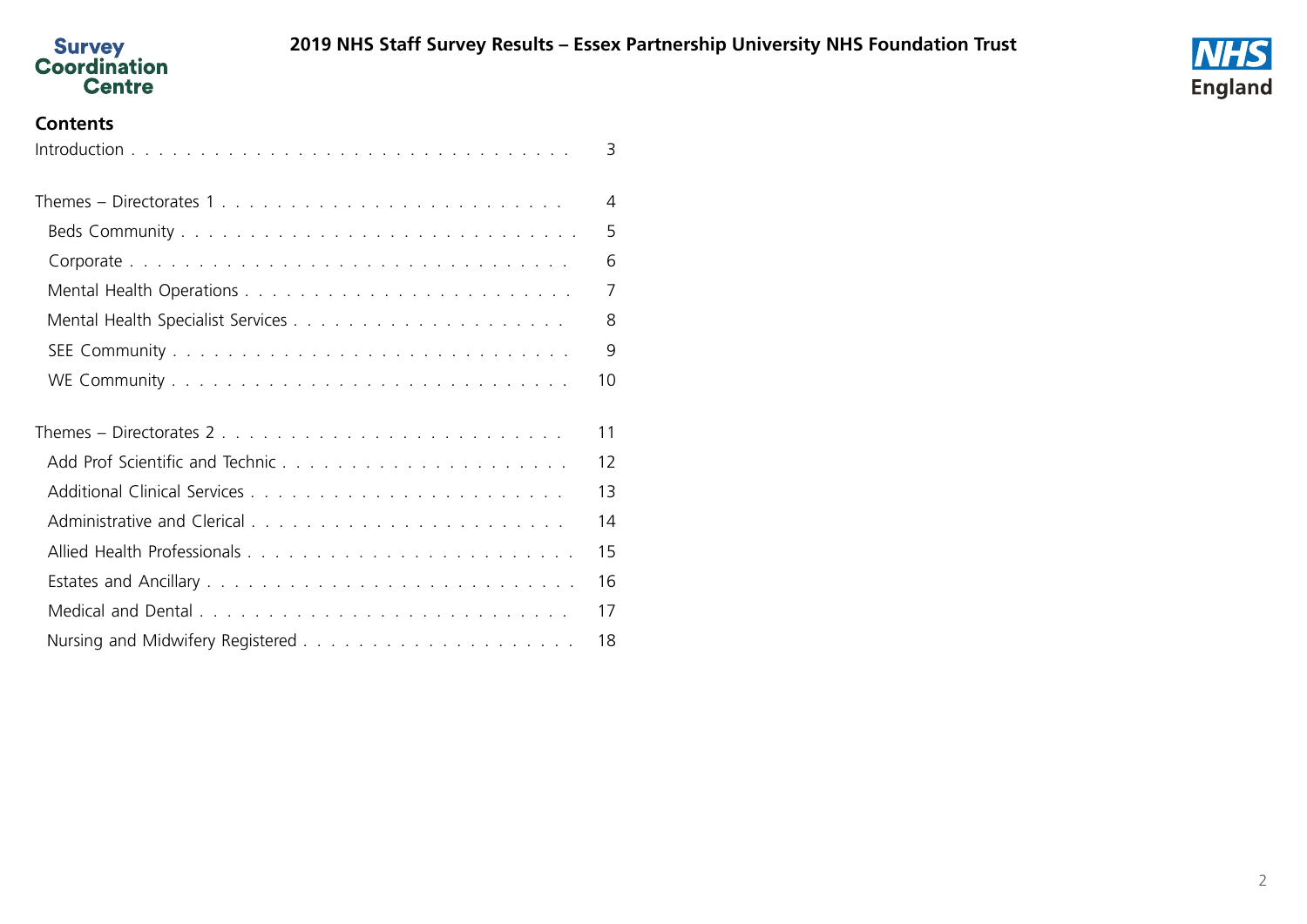<span id="page-2-0"></span>

### **Introduction**



This directorate report for Essex Partnership University NHS Foundation Trust contains results by directorate for themes from the 2019 NHS Staff Survey. These results are compared to the unweighted average for your organisation.

**Please note:** It is possible that there are differences between the 'Your org' scores reported in this directorate report and those in the benchmark report. This is because the results in the benchmark report are weighted to allow for fair comparisons between organisations of a similar type. However, in this report comparisons are made within your organisation so the unweighted organisation result is a more appropriate point of comparison.

The directorate breakdowns used in this report were provided and defined by Essex Partnership University NHS Foundation Trust. Details of how the theme scores were calculated are included in the Technical Document, available to download from our results [website](http://www.nhsstaffsurveyresults.com/).

### **Key features**



**! Note:** when there are less than 11 responses in a group, results are suppressed to protect staff confidentiality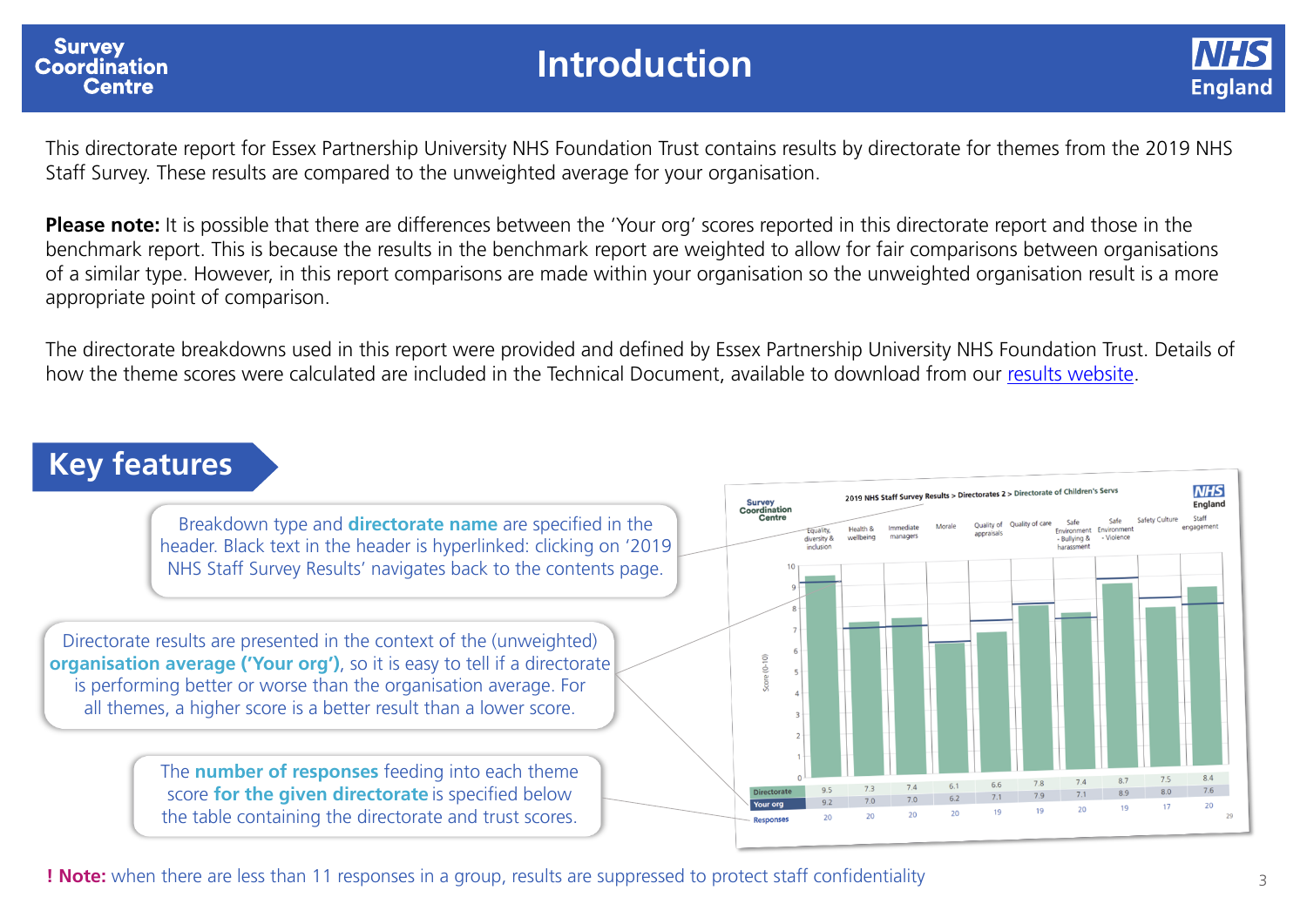**Survey<br>Coordination<br>Centre** 



# **Directorates 1**

<span id="page-3-0"></span>Essex Partnership University NHS Foundation Trust 2019 NHS Staff Survey [Results](#page-1-0)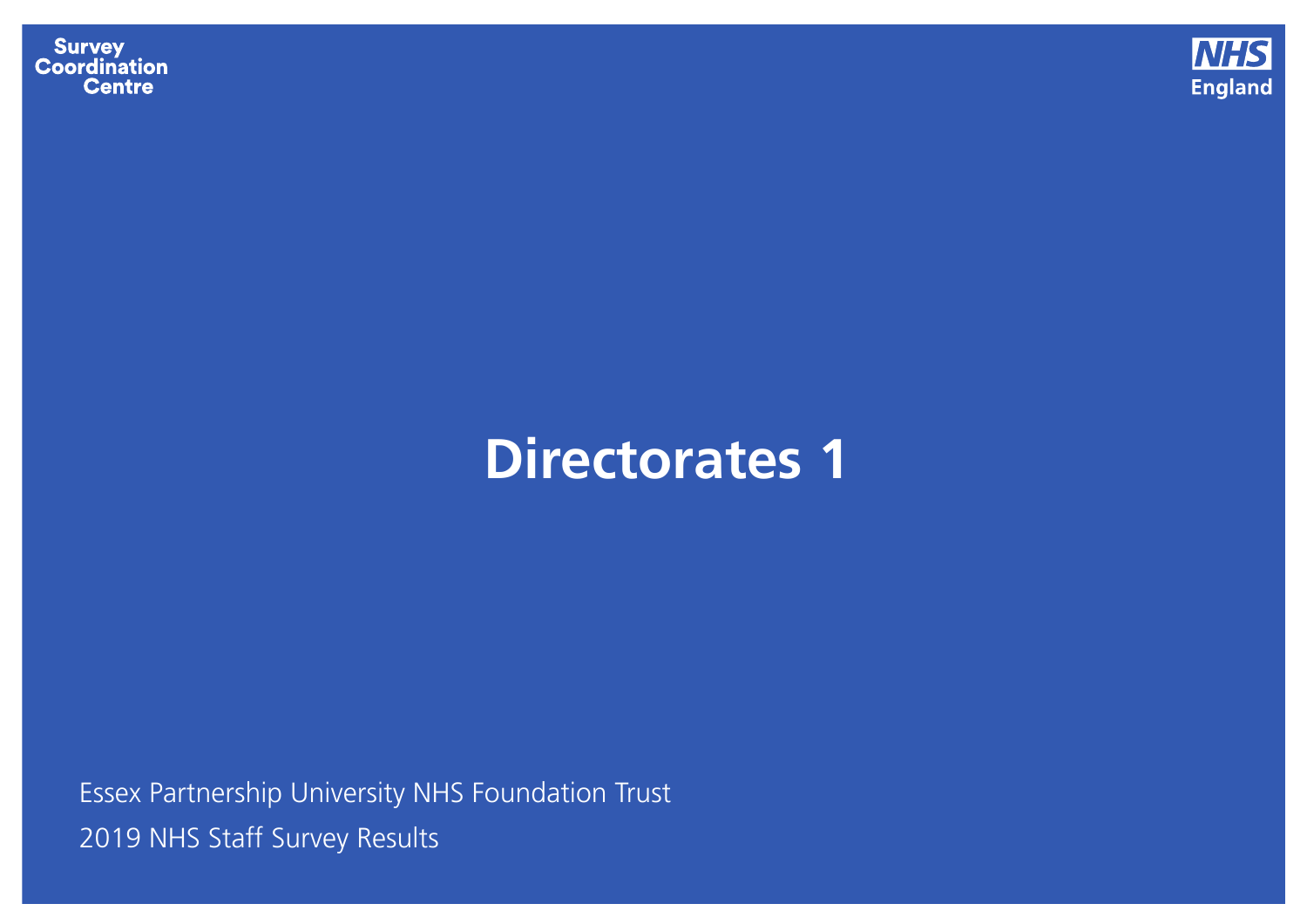<span id="page-4-0"></span>

#### **2019 NHS Staff Survey [Results](#page-1-0) > [Directorates](#page-3-0) 1 > Beds Community**

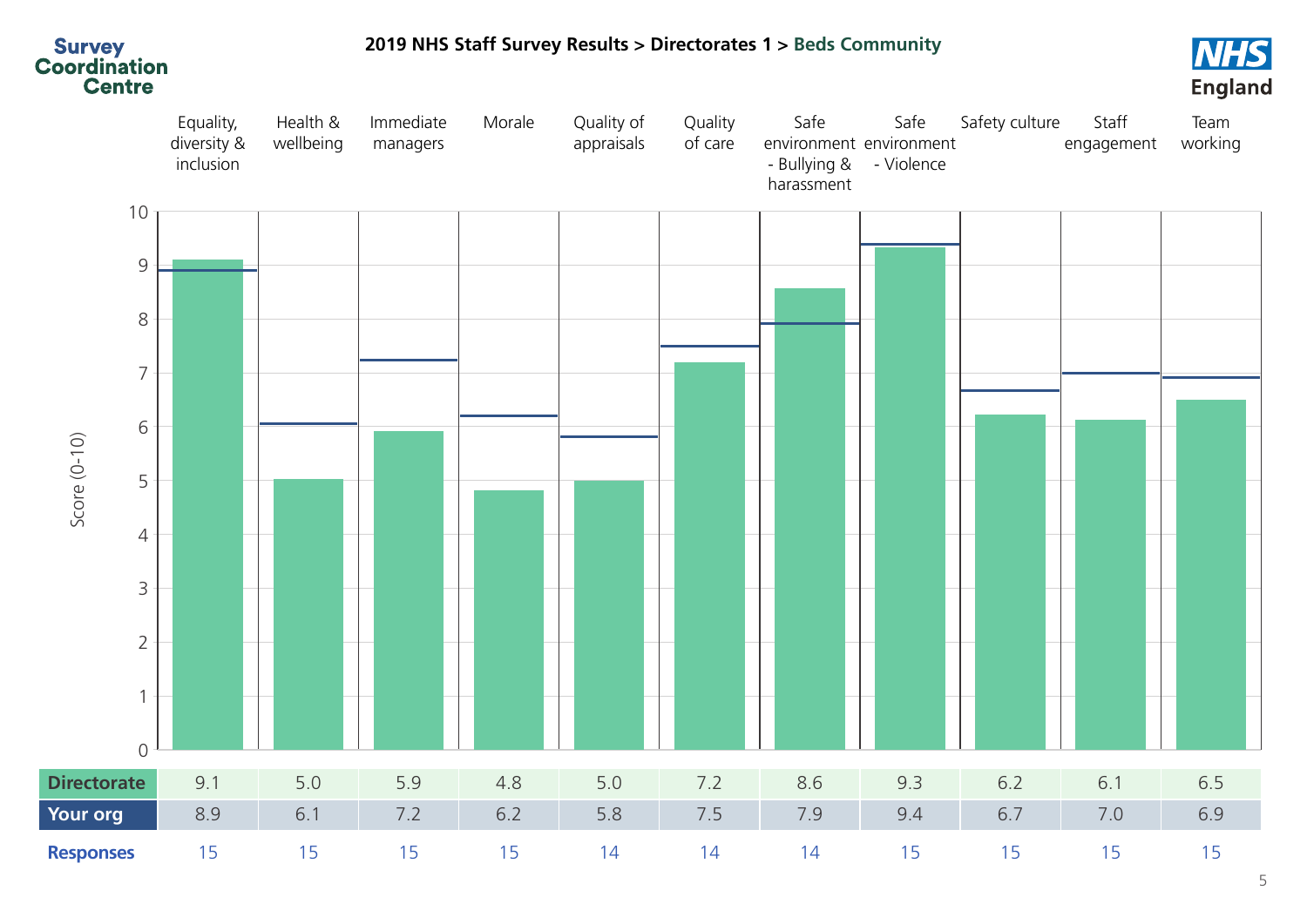<span id="page-5-0"></span>

**2019 NHS Staff Survey [Results](#page-1-0) > [Directorates](#page-3-0) 1 > Corporate**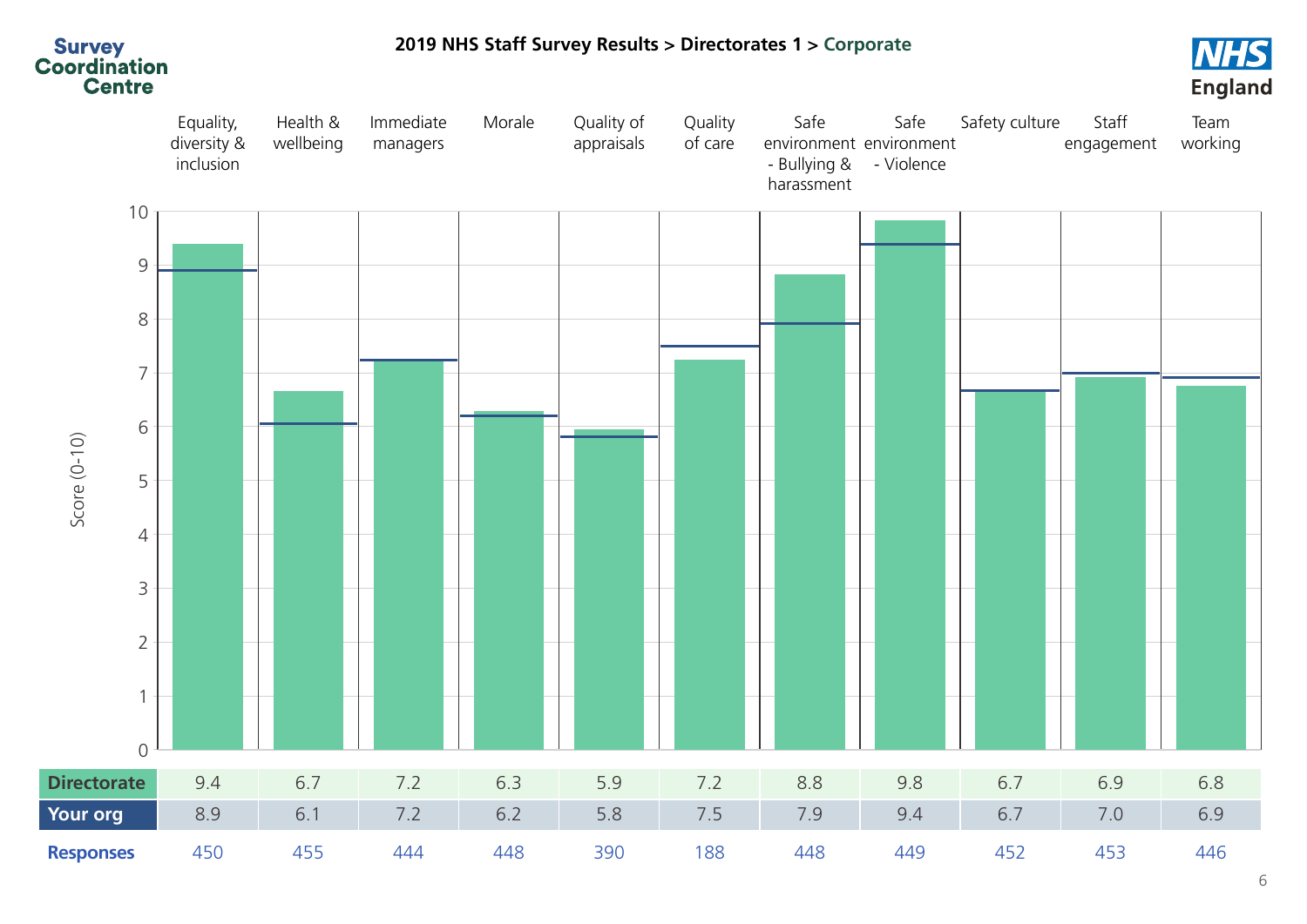

### <span id="page-6-0"></span>**2019 NHS Staff Survey [Results](#page-1-0) > [Directorates](#page-3-0) 1 > Mental Health Operations**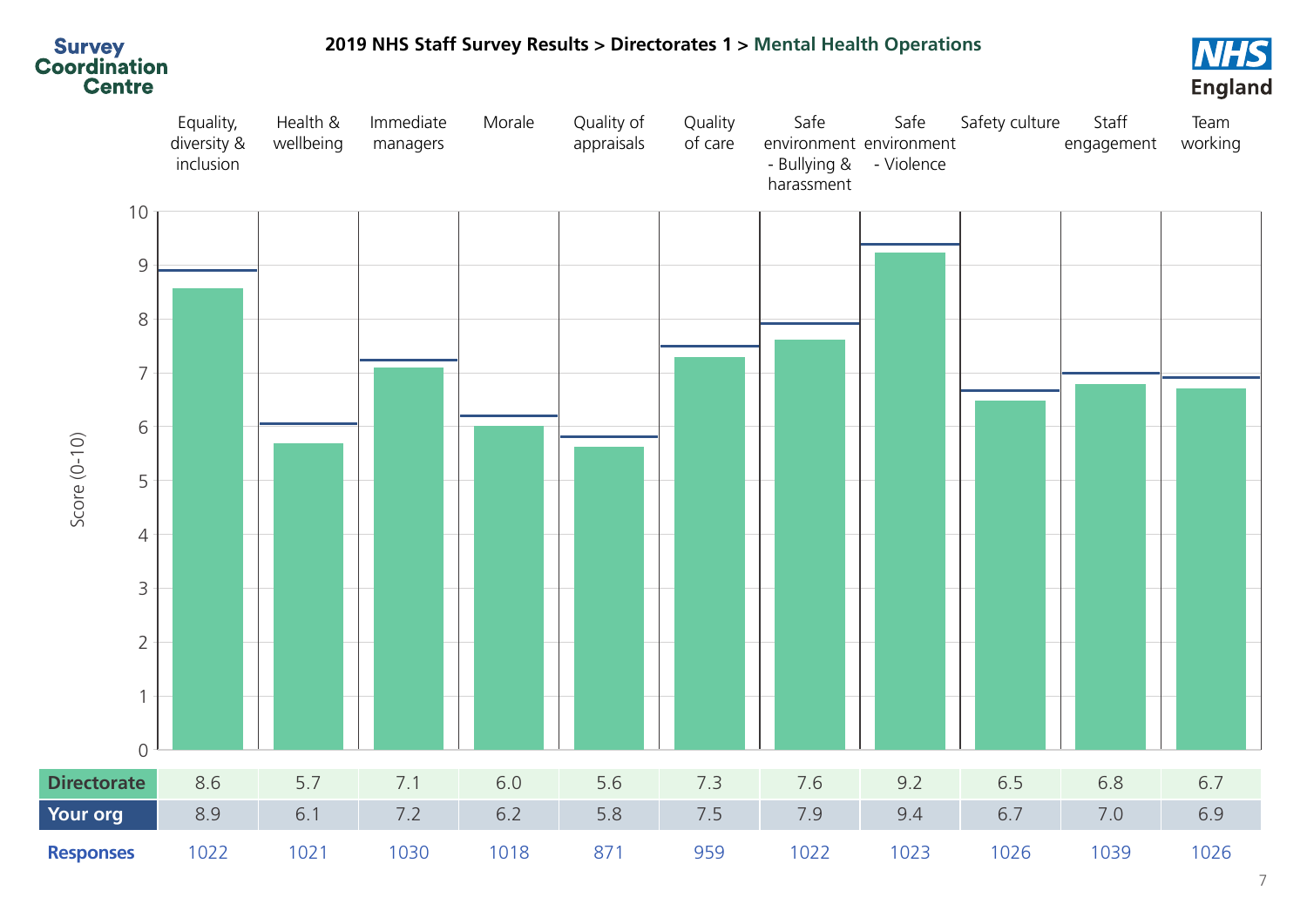<span id="page-7-0"></span>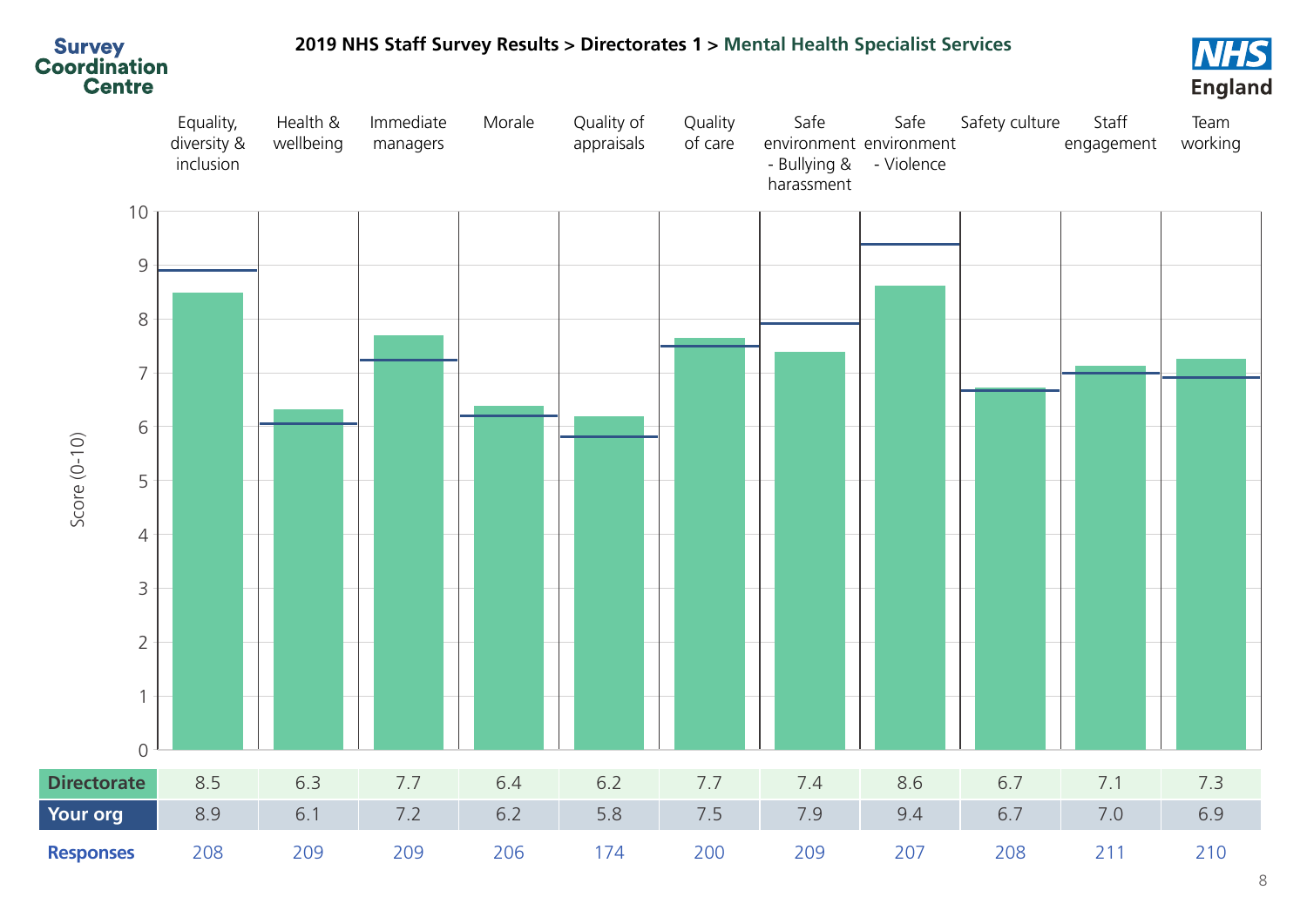<span id="page-8-0"></span>

#### **2019 NHS Staff Survey [Results](#page-1-0) > [Directorates](#page-3-0) 1 > SEE Community**

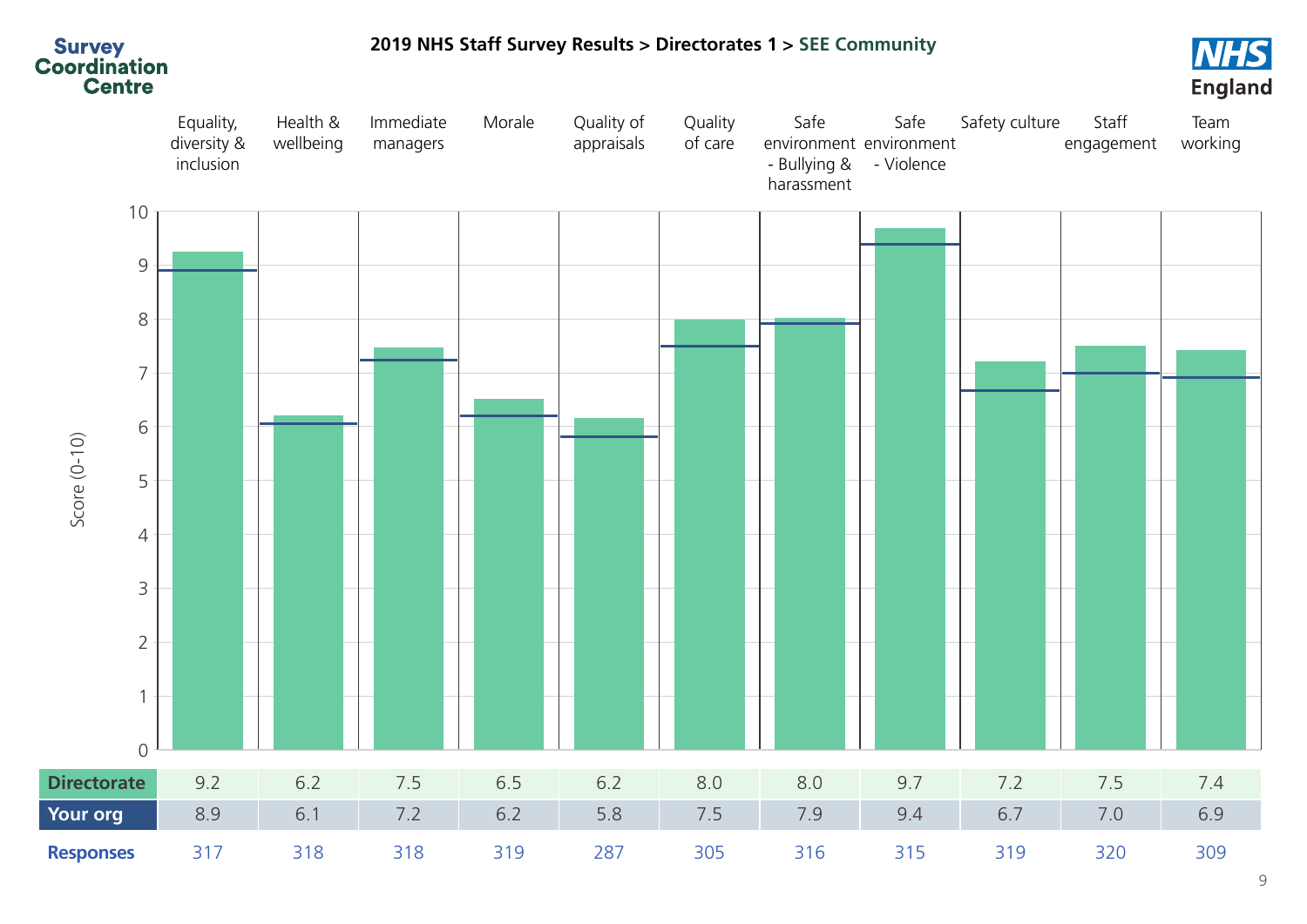<span id="page-9-0"></span>

**2019 NHS Staff Survey [Results](#page-1-0) > [Directorates](#page-3-0) 1 > WE Community**

#### 10

**NHS**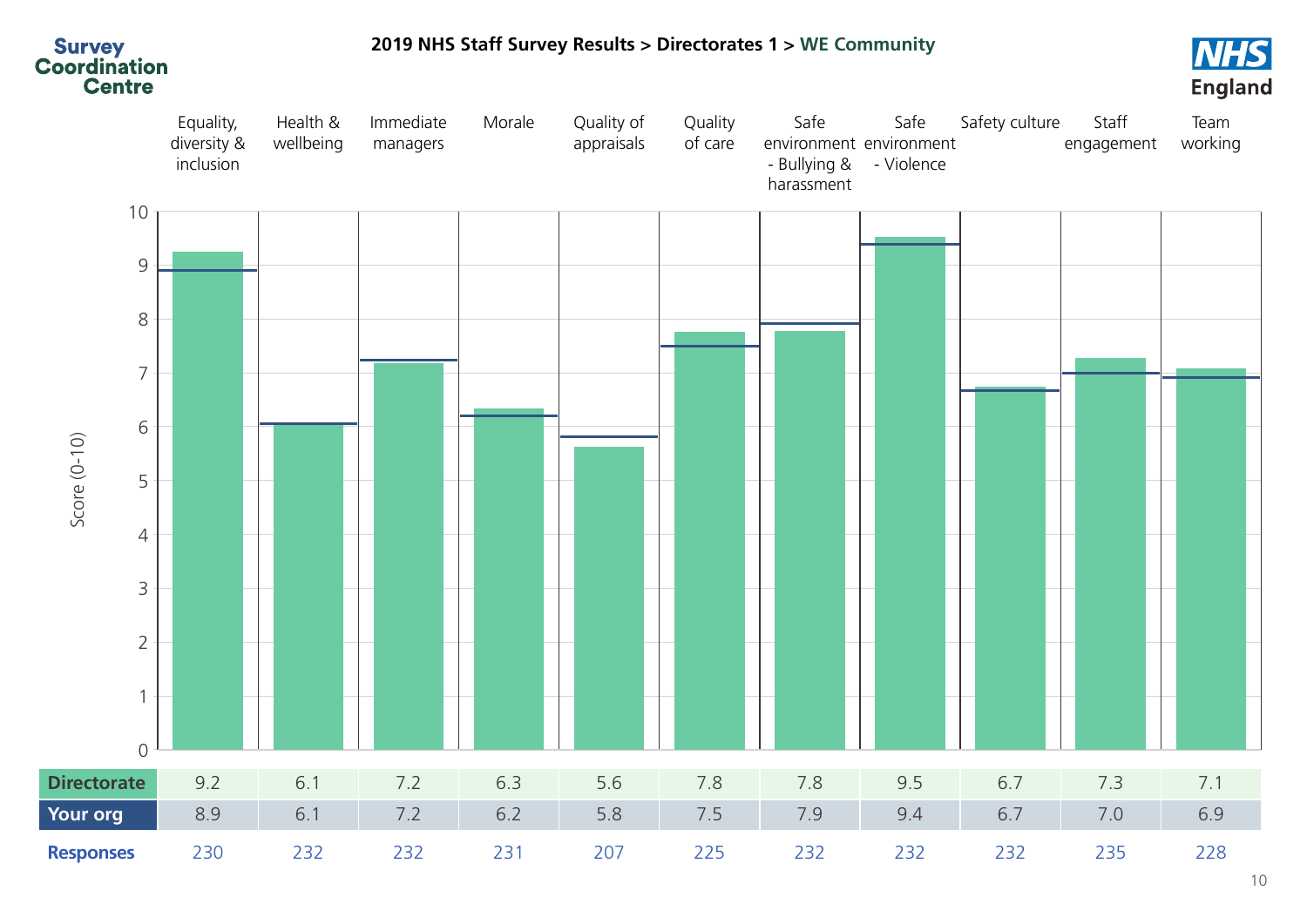**Survey<br>Coordination<br>Centre** 



# **Directorates 2**

<span id="page-10-0"></span>Essex Partnership University NHS Foundation Trust 2019 NHS Staff Survey [Results](#page-1-0)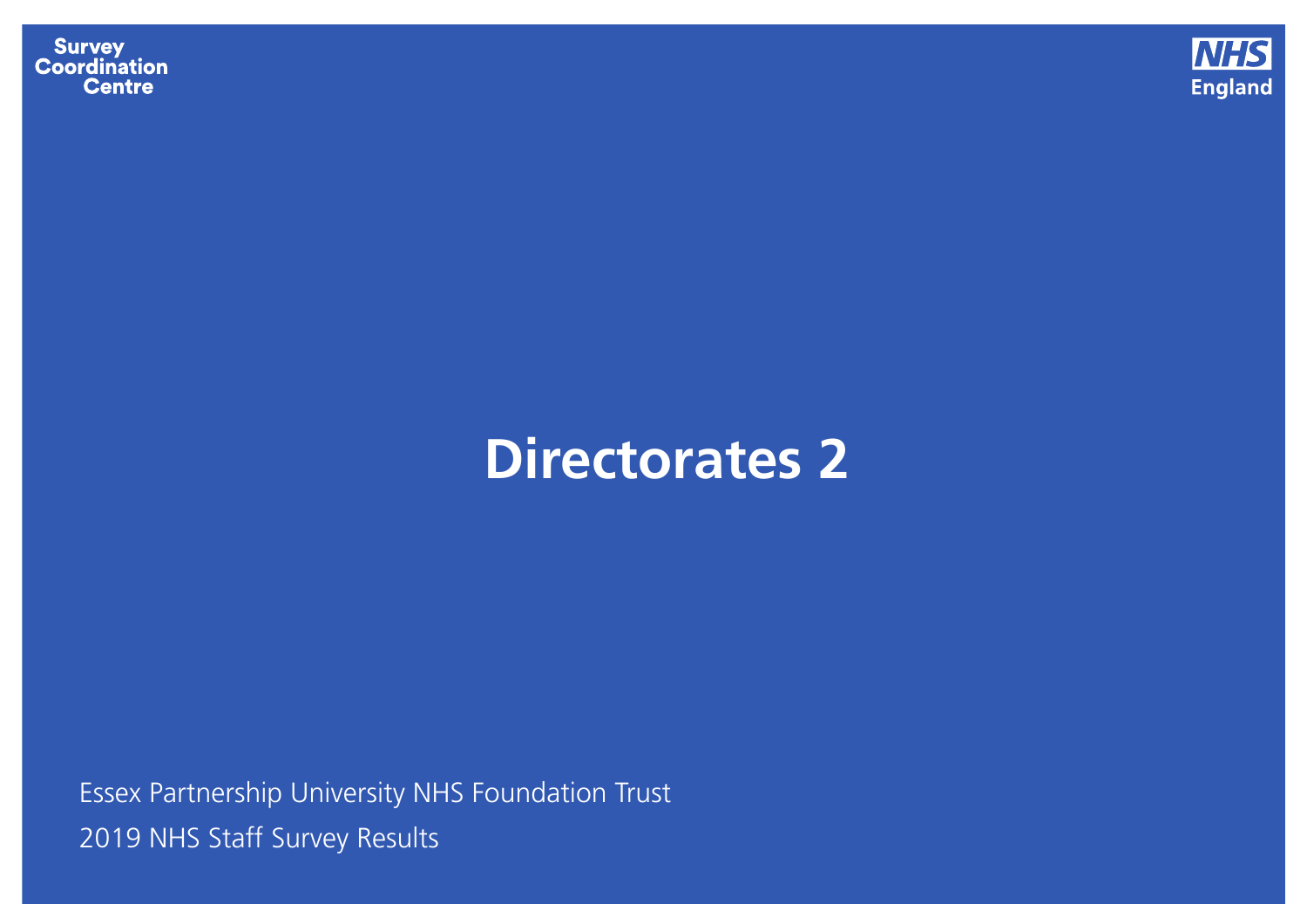

#### <span id="page-11-0"></span>**2019 NHS Staff Survey [Results](#page-1-0) > [Directorates](#page-10-0) 2 > Add Prof Scientic and Technic**

**NHS England**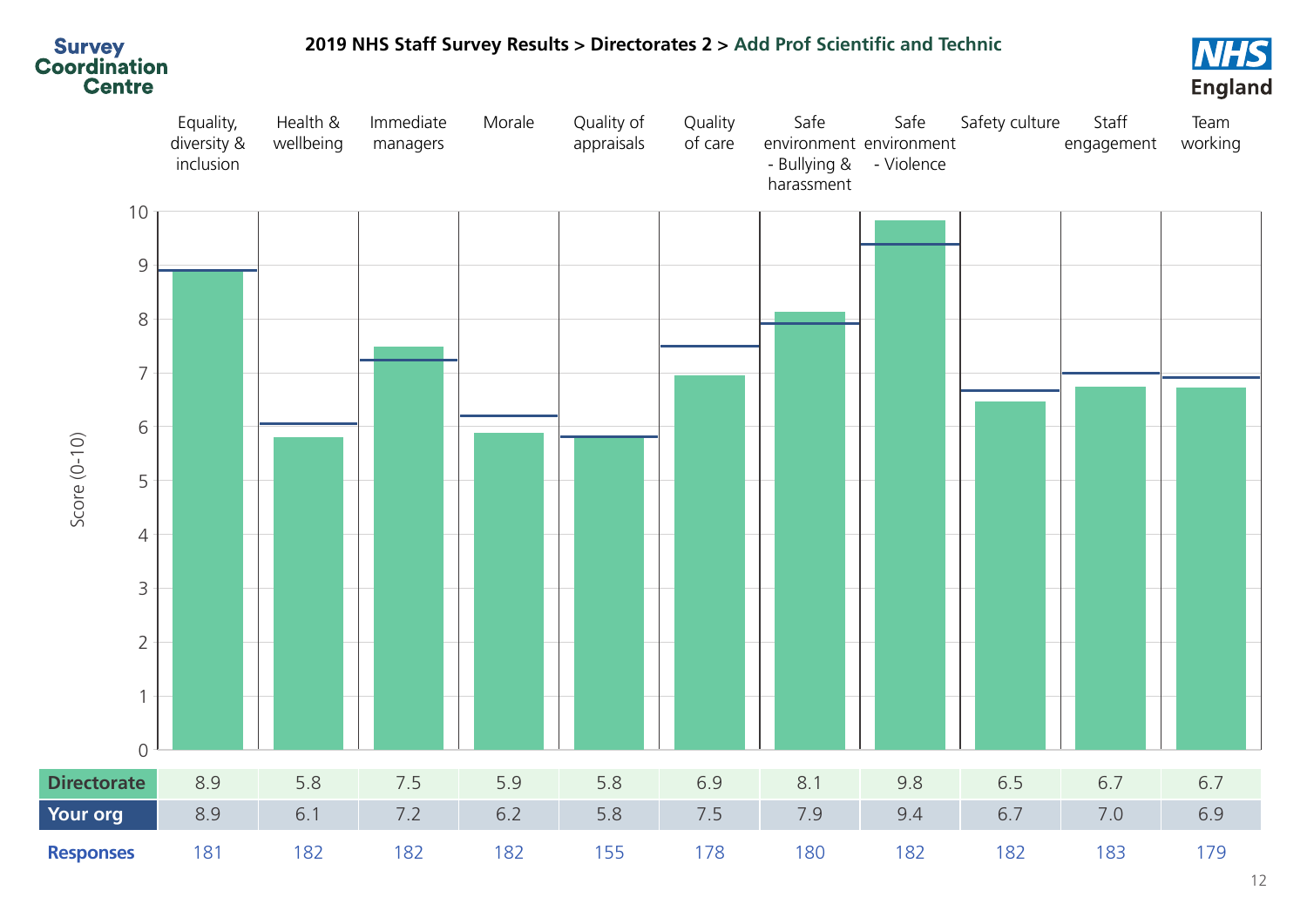

#### <span id="page-12-0"></span>**2019 NHS Staff Survey [Results](#page-1-0) > [Directorates](#page-10-0) 2 > Additional Clinical Services**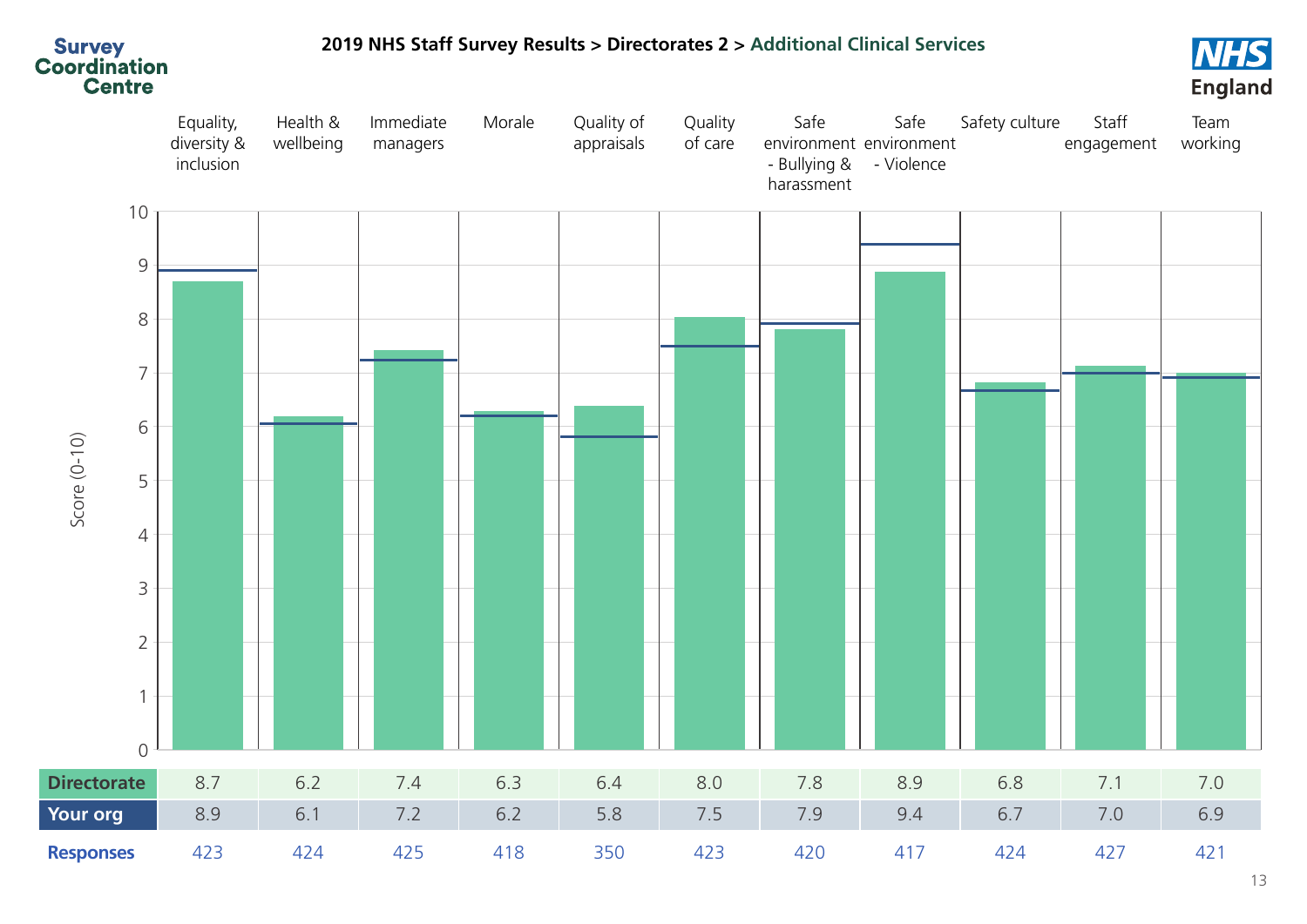

#### <span id="page-13-0"></span>**2019 NHS Staff Survey [Results](#page-1-0) > [Directorates](#page-10-0) 2 > Administrative and Clerical**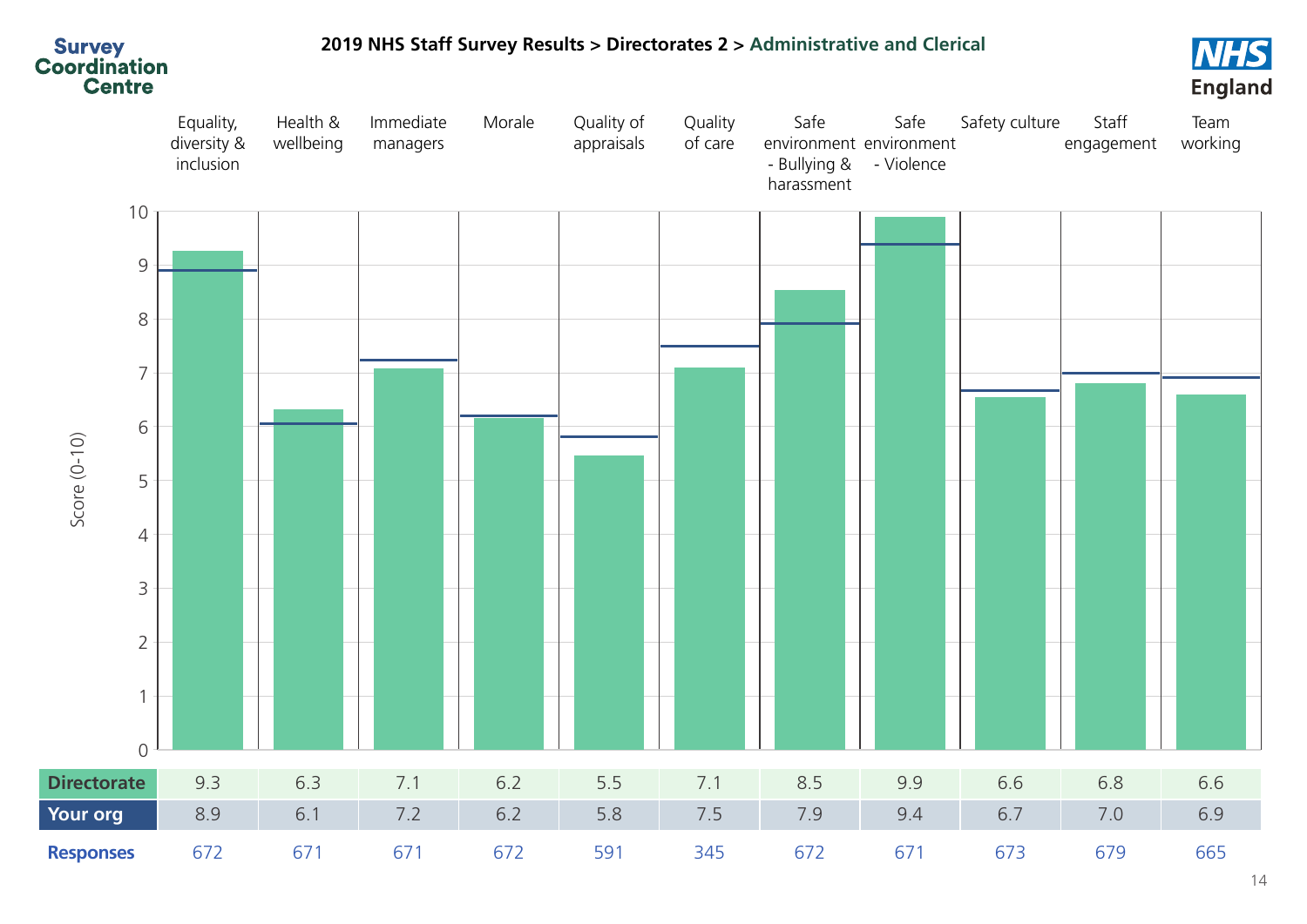

#### <span id="page-14-0"></span>**2019 NHS Staff Survey [Results](#page-1-0) > [Directorates](#page-10-0) 2 > Allied Health Professionals**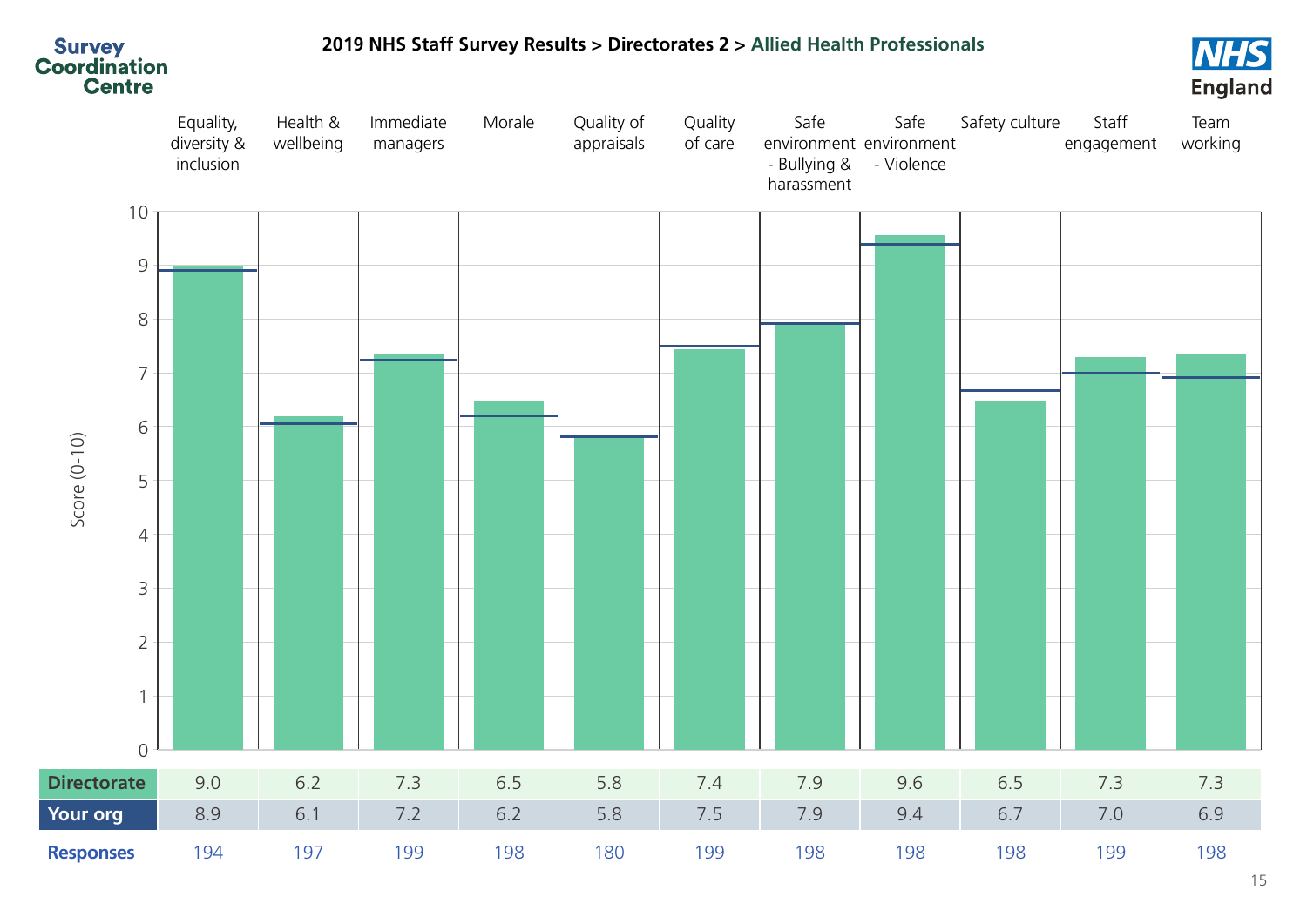

#### <span id="page-15-0"></span>**2019 NHS Staff Survey [Results](#page-1-0) > [Directorates](#page-10-0) 2 > Estates and Ancillary**

16

**NHS**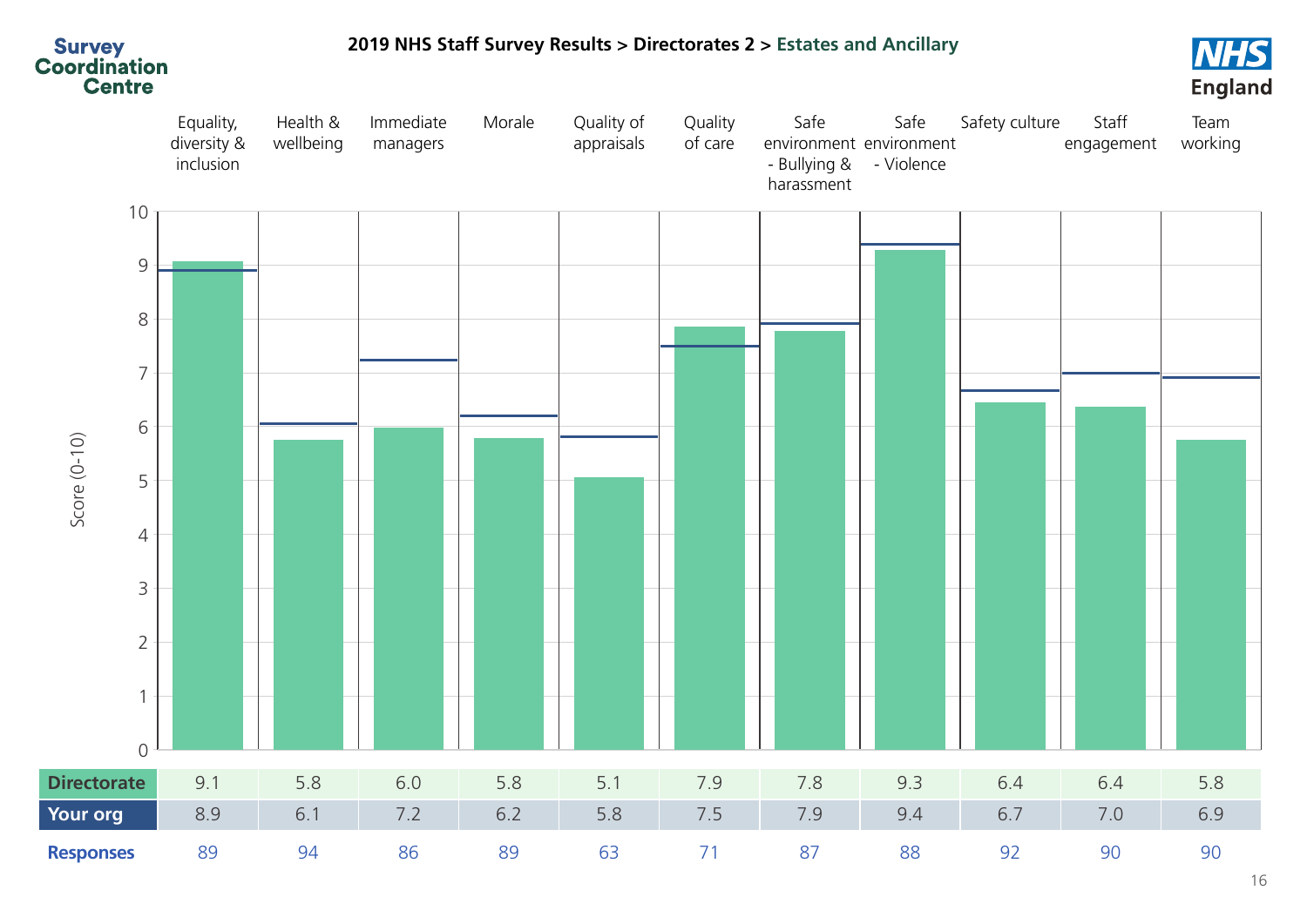<span id="page-16-0"></span>

#### **2019 NHS Staff Survey [Results](#page-1-0) > [Directorates](#page-10-0) 2 > Medical and Dental**